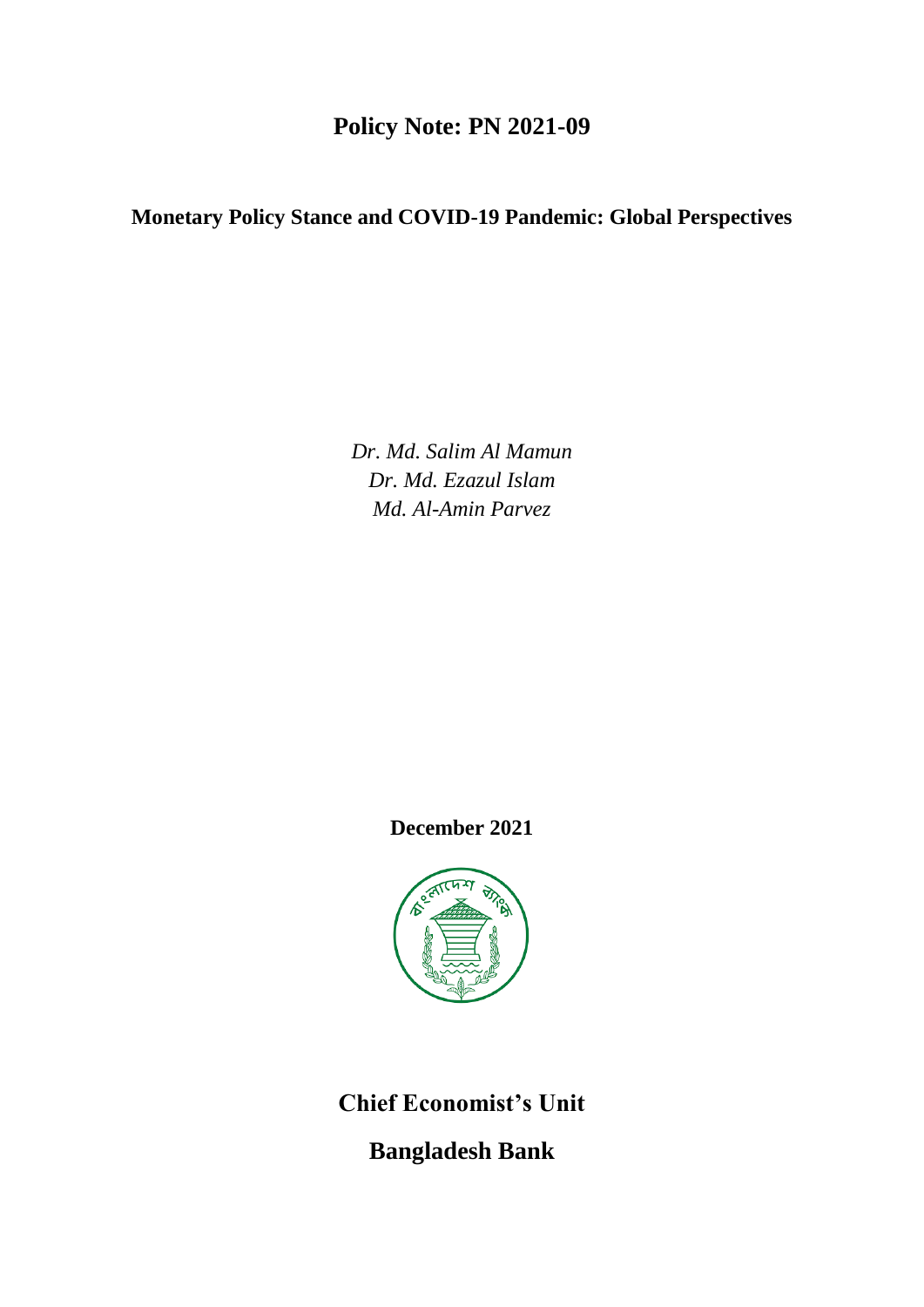#### **Policy Note: PN 2021-09**

#### **Monetary Policy Stance and COVID-19 Pandemic: Global Perspectives<sup>1</sup>**

### **Abstract**

*This policy note reviews the stance of monetary policy in global perspective based on some key macromonetary indicators in order to understand the effectives of the stance and the challenges for growth recovery, employment generation, and containing inflation at desired level. The note finds slower economic recoveries in emerging market economies than that of advanced economies. The note concludes that extraordinary and accommodative monetary policy is likely to continue both in advanced and emerging economies to secure the sustained recovery despite the inflationary pressure and building up inflation expectation may persist. In addition to the intensified inflationary pressure, newly emerged COVID-19 variant Omicron, tightening of US monetary policy, and China's slower growth prospect have been creating new uncertainties in maintaining prudent monetary policy stance.*

## **I. Introduction**

The global economy has started to recover propelled by strong fiscal and extraordinary accommodative monetary policy and rapid inoculation against COVID-19. The policies so far have taken globally have impacts on growth, employment and inflation. Bangladesh is not the exception and has taken prudent fiscal and extraordinary expansionary monetary policies since the wake of the COVID-19 pandemic in the country. In this backdrop the policy note reviews the stance of monetary stance in global perspective based on some key monetary and economic indicators. With a view to understanding the policy stance the note also review whether the policies are consistent across the countries and how they be effective to recover growth and employment while controlling inflation.

# **II. Recent Economic Trend**

#### **II.1 Output Growth**

1

The IMF in its latest World Economic Outlook published in 2021 predicted that the global economy will grow at 5.9 percent in 2021, after the estimated contraction of  $-3.12$  percent in 2020 (Chart 1). The 2021 growth projection is revised down 0.1 percentage point relative to the previous forecast, reflecting asymmetric access to COVID-19 vaccines for different country groups despite vast sums of fiscal supports with easy monetary condition, particularly in many large economies. In advanced economies, the growth rate is projected at 5.2 percent in 2021, being contributed by successfully vaccination coverage, significant innovations in macroeconomic policy and massively scaled-up fiscal support, following a severe contraction of 4.5 percent in 2020. Emerging market and developing economies expect 6.4 percent growth in 2021 against -2.1 percent growth in 2020, which indicates a lesser impact towards achieving strong recovery, as effective vaccine protection remains unavailable for most of the population in emerging economies caused disruptions in economic activities

<sup>&</sup>lt;sup>1</sup>This note has been prepared by Dr. Md. Salim Al Mamun, Deputy General Manager, Dr. Md. Ezazul Islam, General Manager, and Mr. Md. Al-Amin Parvez, Assistant Director of Chief Economist's Unit of the Bangladesh Bank. Views expressed in this policy note are authors' own and do not necessarily reflect that those of the Bangladesh Bank. Comments can be sent to: [salim.mamun@bb.org.bd](mailto:salim.mamun@bb.org.bd)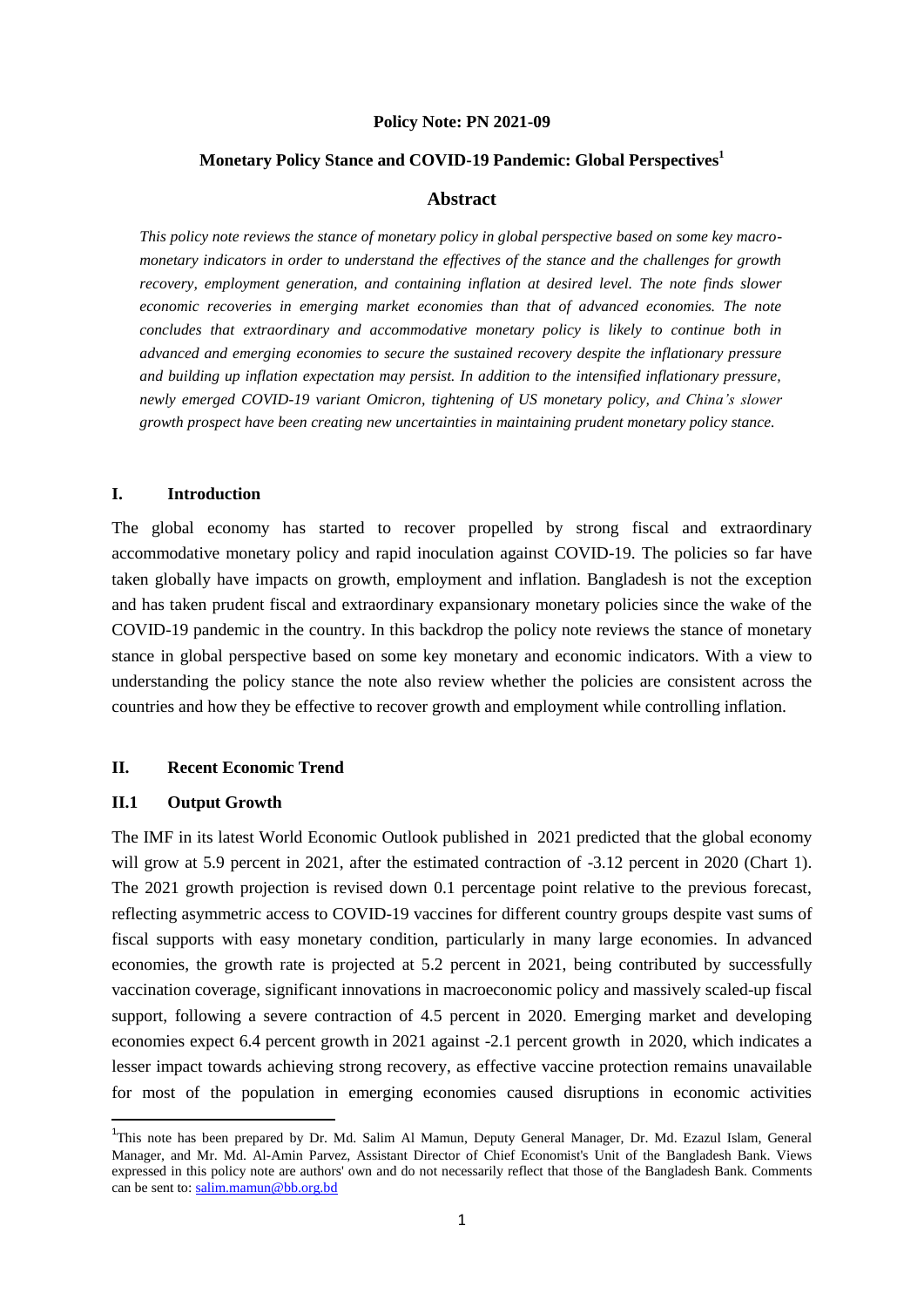associated with continued lockdown and containment measures. The growth rate for emerging and developing Asia, a regional group of emerging market and developing economies, is projected at 7.2 percent in 2021, revised down by 1.4 percentage points, reflecting weaker than expected recovery followed by eased lockdown in some large countries.



**Chart 1: Output growth of global, advanced and emerging economies** (in percent)

Overall, the economic recoveries are divergent across countries and sectors, linked to clear differences in the pace of vaccination programme, the extent of policy support, and structural factors such as reliance on tourism and commodity exports. The United States among advanced countries, for example, is expected to surpass its GDP level in 2021, while other advanced countries will achieve their pre-pandemic levels only in 2022. Among emerging market and developing economies, on the other hand, China had crossed already its pre-pandemic level in 2020, while many other emerging countries will need to wait until 2023 for a complete recovery. The divergence may even occur within country as income inequality is likely to increase because the pandemic heavily affected young labor force and those with relatively lower skills both in advanced and emerging economies, whereas severely affected female employment in the latter group of countries worsened the disparity, according to the IMF (Fiscal-Monitor, IMF, October 2021).

Chart 2 reviews the growth rates of selected countries both from advanced and emerging economies. The United States is projected to grow at 6.0 percent in 2021, 0.4 percentage points lower than forecasted earlier, due to large inventory draw downs, supply disruptions, and softening consumption. GDP growth in Euro area has been revised up by 0.6 percentage point to 5.04 percent in 2021 but the activity is expected to stay below pre-pandemic levels until 2022, while experiencing increased costs for public health responses to infection, flexibility and adaptability of economic activity to low mobility, and structural rigidities. China's swift recovery in 2020 to pre-pandemic level helps to project a sustainable growth path, reaching 8.02 percent in 2021, facilitated mainly by effective containment measures, a forceful public investment response, and central bank liquidity support.

Source: World Economic Outlook, October 2021, IMF. Note: \* indicates projections.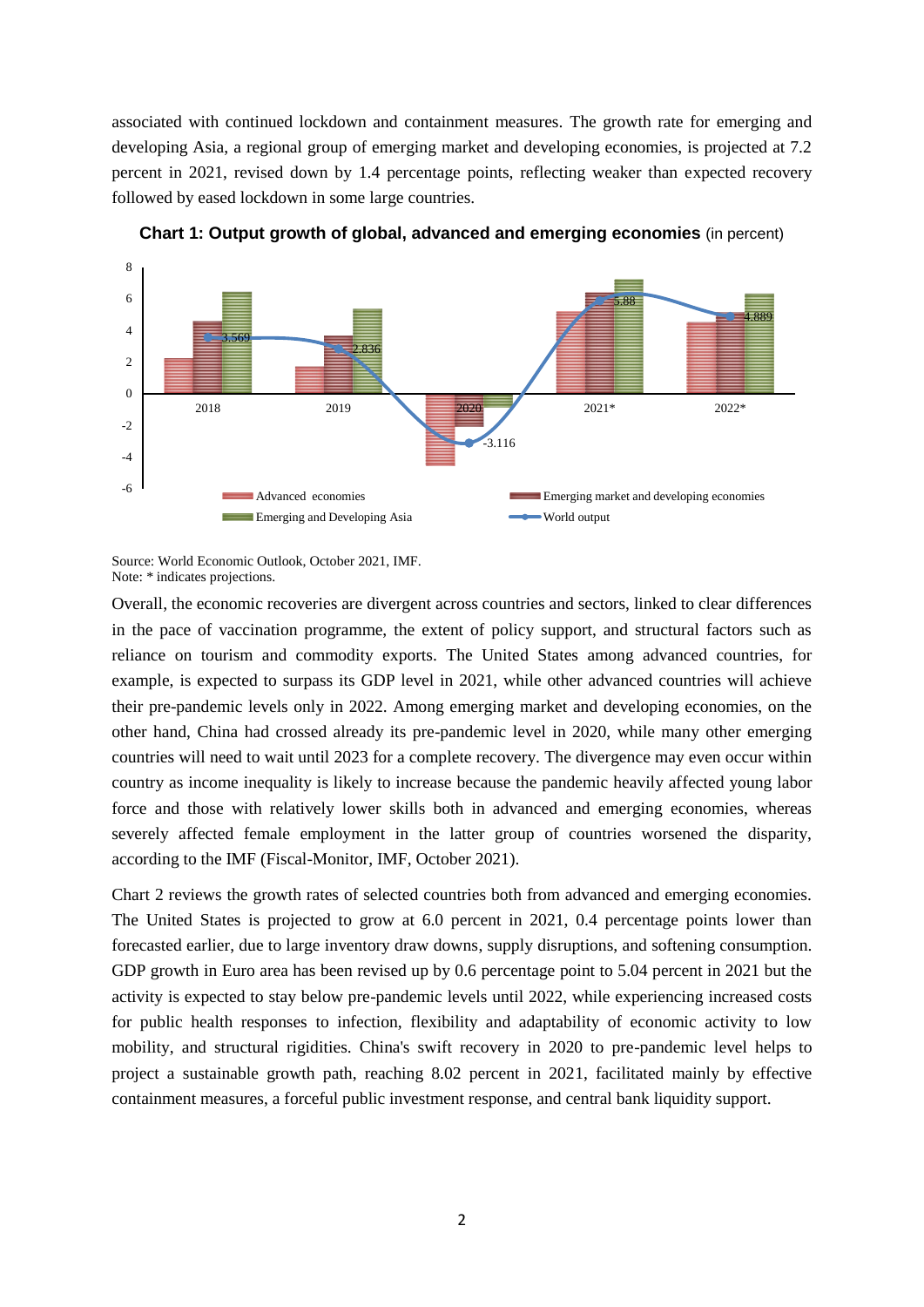

**Chart 3: Economic growth of peer countries: South Asia**(in percent)



Source: World Economic Outlook, October2021, IMF. Note: \* indicates projections.

While reviewing growth performance of selected South Asian countries as shown in Chart 3, only Bangladesh maintained a positive growth rate at 3.5 percent in 2020, and the following growth projections are 4.6 percent in 2021 and 6.5 percent in 2022, according to the IMF. The Chart also shows that India witnessed a sharp negative growth rate (-7.3 percent) in 2020, but expects a bounce back at 9.5 percent growth rate in 2021, reflecting stronger than expected recovery after lockdowns were eased.

# **II.2 Commodity Prices and Inflation**

Oil price is projected to grow by 59.1 percent in 2021, consistent with the projected global recovery, in part reflecting a temporary tight demand-supply balance maintained by OPEC+ as expected (Chart 4). The IMF in its WEO assumes that the average price of oil will decrease from USD 65.68 a barrel in 2021 to USD 64.52 a barrel (-6.3 percent) in 2022, resulting mainly from a substantial production recovery of higher-cost producers in non-OPEC+ countries who might be induced by persistent oil prices close to USD 60 a barrel. Nonfuel commodity prices are expected to rise faster than previous projections.

A faster-than-expected economic recovery is boosting prices as supply chains have been struggling to keep up the economic trend, persuading inflation projection to be increased from 0.7 percent in 2020 to 2.8 percent in 2021 for advanced economies (Chart 5). However, the inflation is unlikely to increase much, reaching 2.3 percent in 2022, as inflation expectations are well anchored around central banks' inflation target in advanced economies. Inflation expectations are also generally anchored in emerging and market economies as observed in gradual declines to 5.5 percent in 2021 and 4.9 percent in 2022. However, the inflationary developments were not uniform across the emerging countries. Some countries or regions have experienced limited scopes of monetary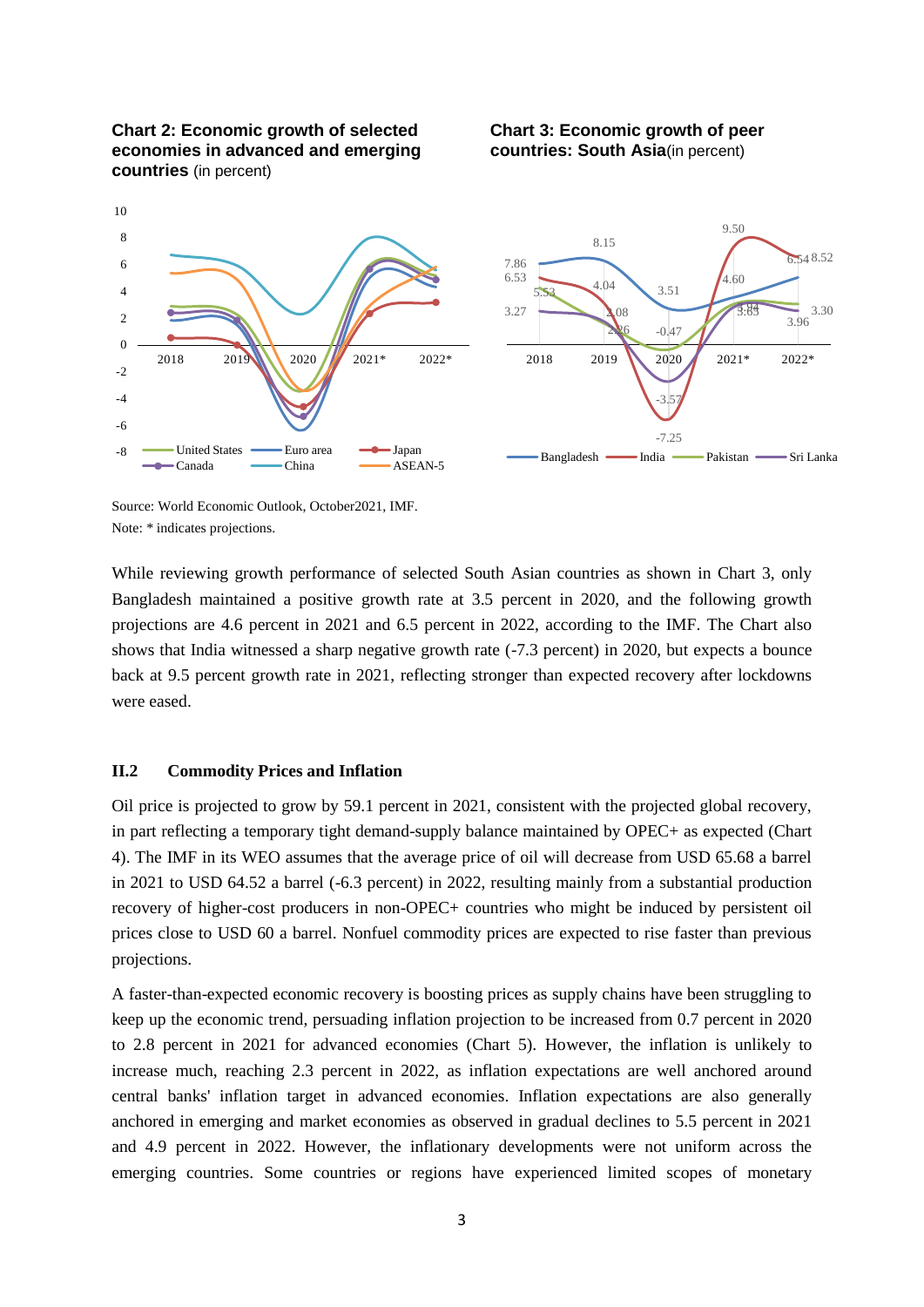accommodation, rapidly rising food inflation and temporarily high headline inflation, which could raise inflation expectations in emerging economies.

12



**Chart 4: Global commodity prices, in** 

**percent** (year on year)

**Chart 5:Consumer prices: global and emerging markets and selected peer countries of South Asia** (in percent)

6



Source: World Economic Outlook, October 2021, IMF. Note: \* indicates projections.

#### **II.3 Global Trade**

World trade witnessed a larger contraction of 8.5 percent in 2020 as contact-intensive sectors experienced a sharp fall in activities with much smaller trade intensity than manufacturing. Global trade began recovering in the second half of 2020 and is projected to pick up at 8.4 percent in 2021, reflecting pent-up demand for consumer durables from advanced economies and resumption of supply chains in emerging markets (Chart 6).



**Chart 6: Global trade and imports and exports** (in percent)

Source: World Economic Outlook, October 2021, IMF. Note: \* indicates projections.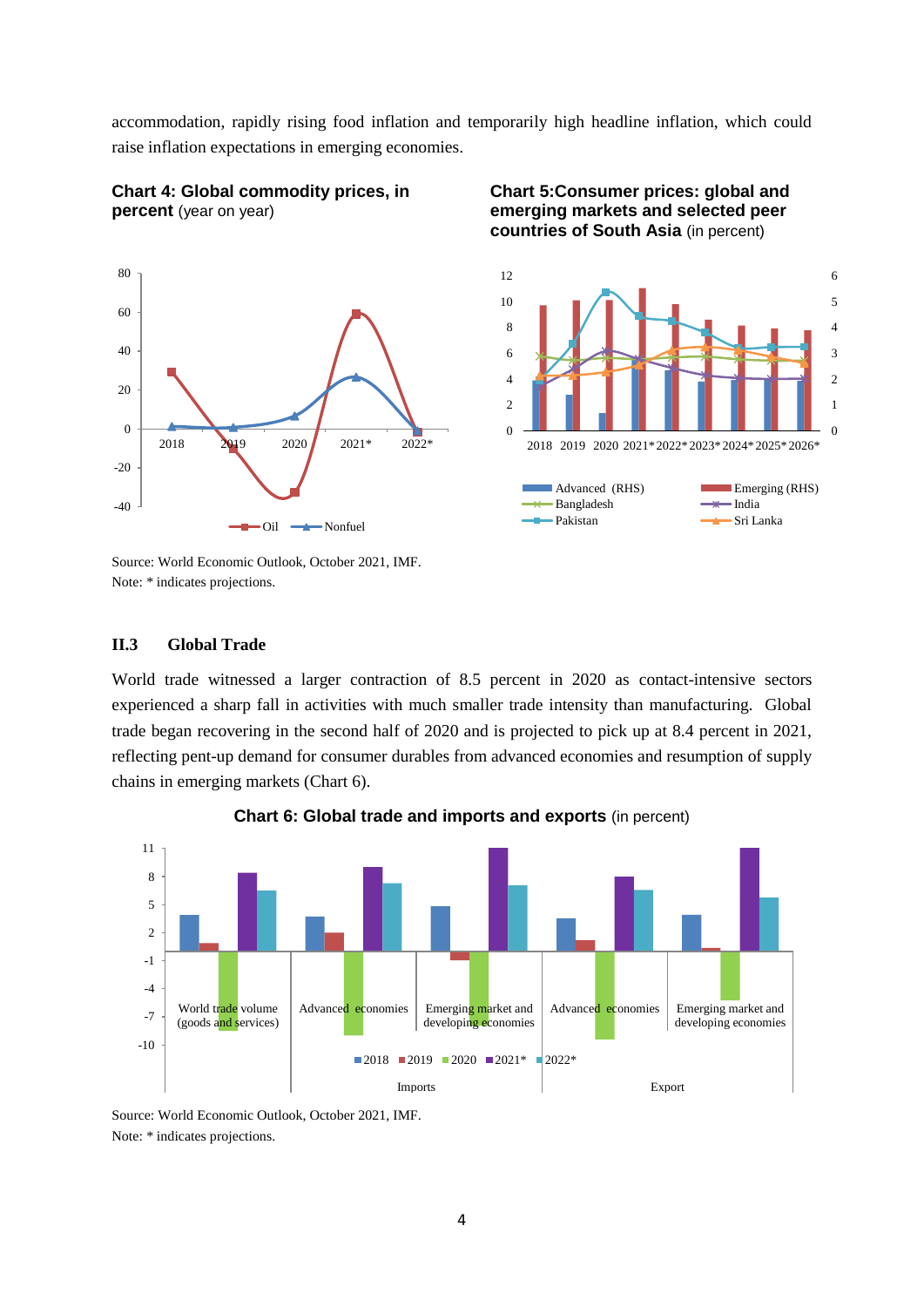#### **II.4 Labor Market Developments**

The COVID-19 pandemic shock continues to generate widespread disruptions in labor markets across the countries, even with extraordinary policy supports already deployed. Average unemployment rates are up during the pandemic periods as compared with pre-pandemic rates in all types of economies as shown in Chart 7, according to the ILO data.



**Chart 7: Unemployment rate at age 15 years or above** (in percent)

Source: International Labour Organization(https://ilostat.ilo.org/topics/unemployment-and-labour-underutilization/).

The pandemic shock is also accelerating worker relocations, in part shifting away from sectors and occupations that are vulnerable to online based businesses. However, this relocation comes at a high cost because the relocated workers who switch are lower paid. Therefore, the argument is to find out whether job retention policies can help reduce job relocation or supportive measures for worker relocation can gear up job finding prospects. An IMF analysis (discussed in Chapter 3 of the October 2021 WEO) finds that job retention policies are extremely powerful when the current pandemic shock is acute and maintaining high social distancing is inevitable. On the other hand, relocation policies can help ease the adjustment to the permanent effect of COVID-19 shock on labor markets. Therefore, a careful monitoring on the intensity of COVID-19 is critical to understand the appropriate timing to cope with the reduction of job retention policies, or to switch towards greater reliance on relocation.

#### **II.5 Growth Recovery and Uncertainty**

Looking forward, the world output growth will decelerate to still a strong 4.9 percent in 2022, up from its April 2021 forecast of 4.4 percent, based on the assumption that vaccines will be accessible in most countries by the second half of 2022. However, the outlook still remains a high degree of uncertainty as new virus mutations including the Omicron variant and the accumulating human losses are growing, particularly in many emerging countries.

Faster recovery and further fiscal support largely by expansion in the U.S. may build up inflationary pressure and could require raising interest rates earlier than expected. Such sustained inflationary pressure along with higher US interest rates could lead to a sharp tightening of global financial conditions. Emerging economies may feel burnt of such higher interest rate and inflationary pressure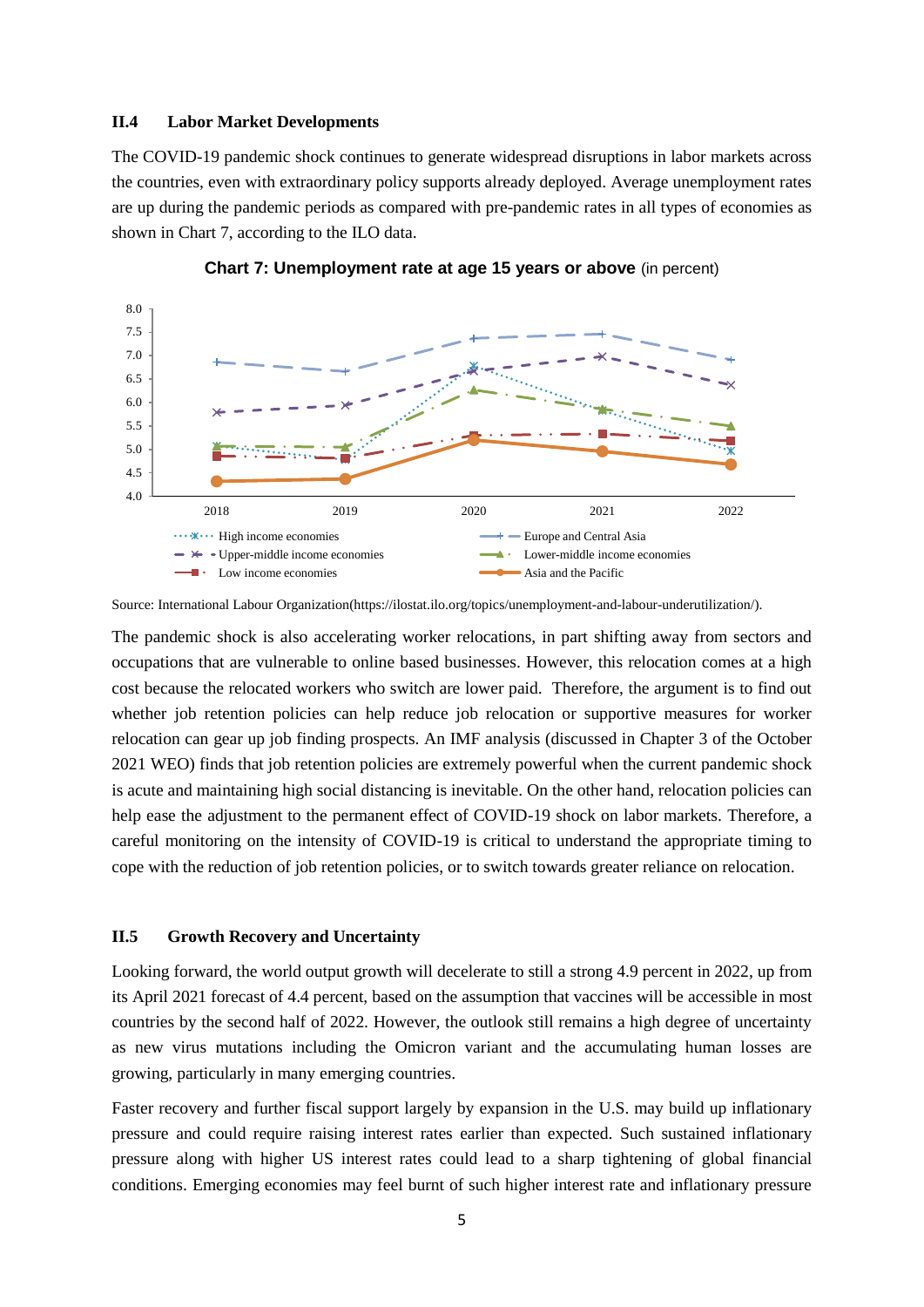generated through spillover effects in exchange rate, yield rate and capital flows, while many of emerging countries are still struggling to recover the growth.

In between the global inflation developments, many countries are also facing rising commodity and food prices, putting low income peoples at risk. Besides, disrupted labor markets because of the pandemic worsened the peoples' purchasing capacity and led income inequality to a significant level, indicating a need for income support for the vulnerable segment of laborer before the market conditions normalize, while in parallel incentivizing job creation initiatives, in addition to job retention or relocation policies.

### **III. Monetary Policy – Global Developments**

### **III.1 Developed Market Economies**

Central banks in advanced economies such as Bank of Australia, Reserve Bank of New Zealand, Bank of England and Federal Reserve of US cut their policy interest rates in March 2020, while Euro and Japan continued to maintain near or at zero interest rates over the years, reflecting considerably lower policy rates in more than 10 years after the global financial crisis. The policy rates in some countries started creeping up from September 2021 and continued till December 2021 (Chart 8). Given that policy rates are already very low in many advanced economies, policymakers needed to rely on unconventional monetary policy tools to stimulate the economy, countering the future downturn.





# **Chart 9: 10-year government bond yields of selected advanced economies** (in percent)



Source: Bank for International Settlements (BIS) till 8 December 2021, (https://www.bis.org/statistics/cbpol.htm).

Source: Investing.com till 8 December 2021, (https://investing.com).

Ten-year government bond yields of selected advanced economies have a declining trend since December 2018 until December 2020, reflecting a combination of lower return on safe assets and compression of risk premium (Chart 9). However, the yields on 10-year government bonds increased in March 2021 in all the selected advanced economies except Japan, almost matching their pre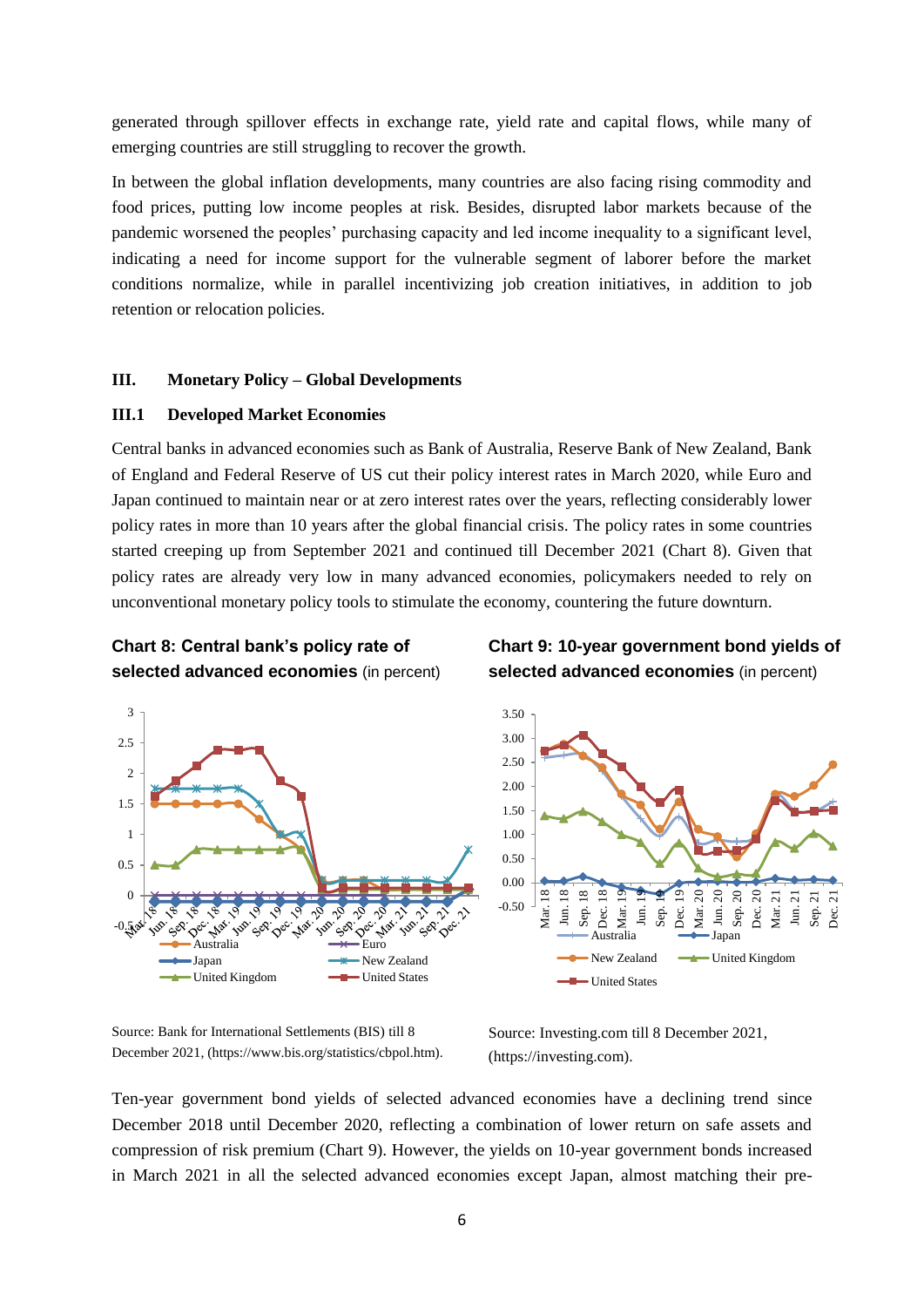pandemic levels. In December 2021, yield curves showed mixed trends since yields on 10-year government bonds increased in some countries and decreased for some other countries. The increased rates reflect improved prospects for inflation and growth. However, such an increase, if it is rapid and persistent, may result in a re-pricing of risk and a sudden tightening in financial conditions, which may elevate financial vulnerabilities and macro-financial instability on the back of ongoing COVID-19 shock.

## **III.2 Emerging Market Economies**

Following the policy rate cut in March 2020 in response to COVID-19 inflicted shocks, overall, central banks in emerging market economies have been maintaining low interest rates throughout the periods of 2020. Afterwards, Chart 10 shows that a tendency of rising the rate is seen in some emerging countries such as Brazil, Turkey, Pakistan, and Russia in March 2021 and the rising trend continued in December 2021. Government bond yields for many emerging market economies have increased since January 2021 though experienced mixed trends till December 2021, reflecting recent increase in market volatility (Chart 11).

**selected emerging market economies** (in percent)





Source: Bank for International Settlements (BIS) till 8 December 2021, (https://www.bis.org/statistics/cbpol.htm).

Source: Investing.com, [\(https://investing.com\)](https://investing.com/) till 8 December 2021.

#### **IV. Monetary Policy Stance in Bangladesh**

Bangladesh Bank has been pursuing an accommodative and expansionary monetary policy stance from 2020 in order to tackle the pandemic induced economic slowdown. The BB undertook a wide array of investment and employment enhancing policy measures such as; relaxations of various policy interest rates, introduction of low-cost refinance schemes and credit guarantee schemes, allowing moratorium facilities, extended time for realizing export receipts and import payments, supports towards implementing the stimulus packages of the government. All these policy measures were taken